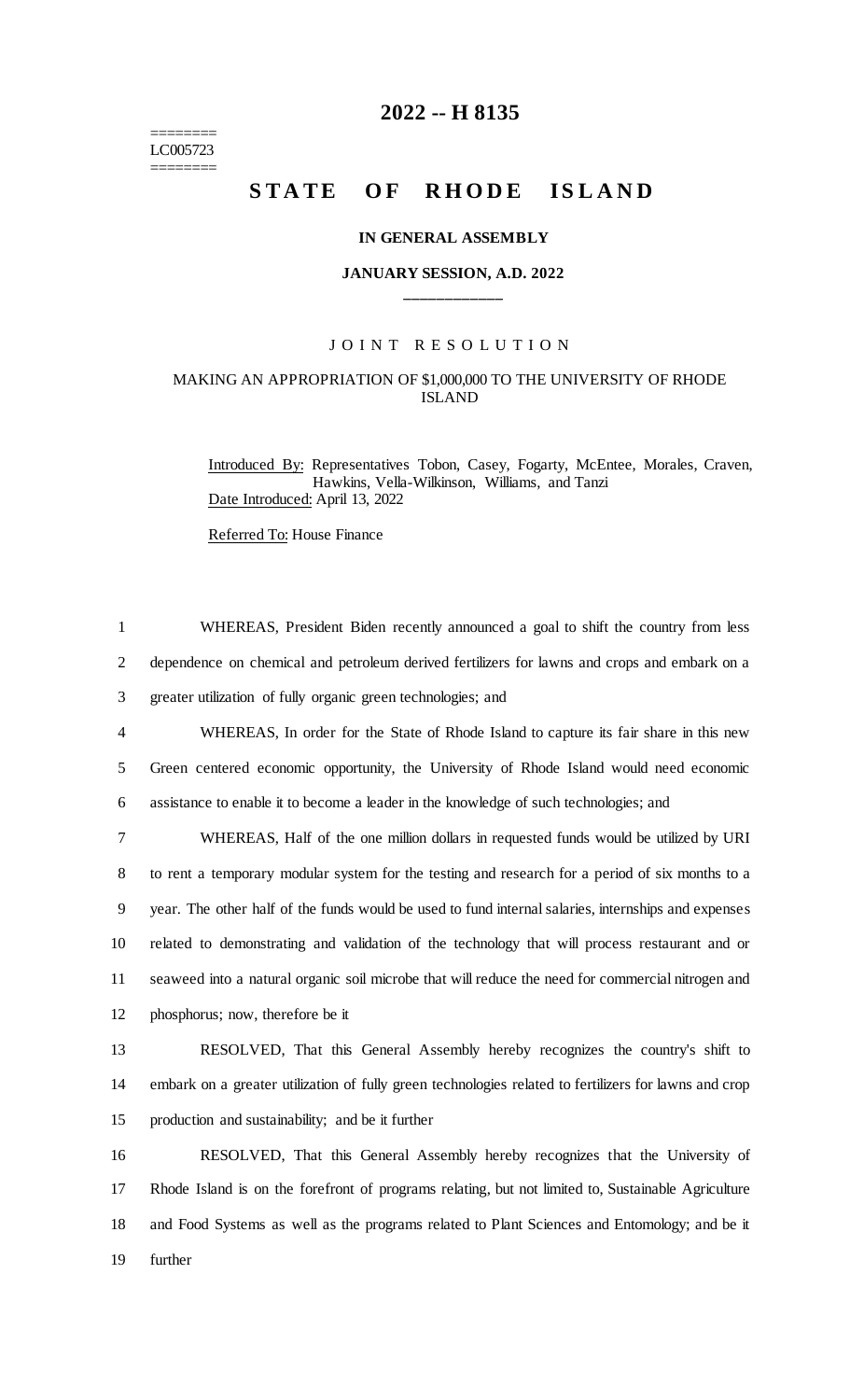RESOLVED, That this General Assembly hereby recognizes the importance of supporting the University of Rhode Island's efforts to be on the forefront of innovation, through funding to be utilized by the University of Rhode Island's appropriate department(s) to identify, research and test technologies related to fully organic green technologies related to fertilizers for lawns and crop production and sustainability as well as the processing of restaurant food waste and or seaweed in to a natural organic soil microbe that will reduce the need for commercial nitrogen and phosphorus; and be it further

 RESOLVED, That there is hereby appropriated, out of any money in the treasury not otherwise appropriated for the fiscal year 2022-2023, the sum of one million dollars (\$1,000,000) to the University of Rhode Island to expand the state's economic opportunities in Regenerative Agriculture Technologies; and the state controller is hereby authorized and directed to draw his orders upon the general treasurer for the payment of said sum, or so much thereof as may be from time to time required, upon receipt of properly authenticated vouchers.

#### ======== LC005723 ========